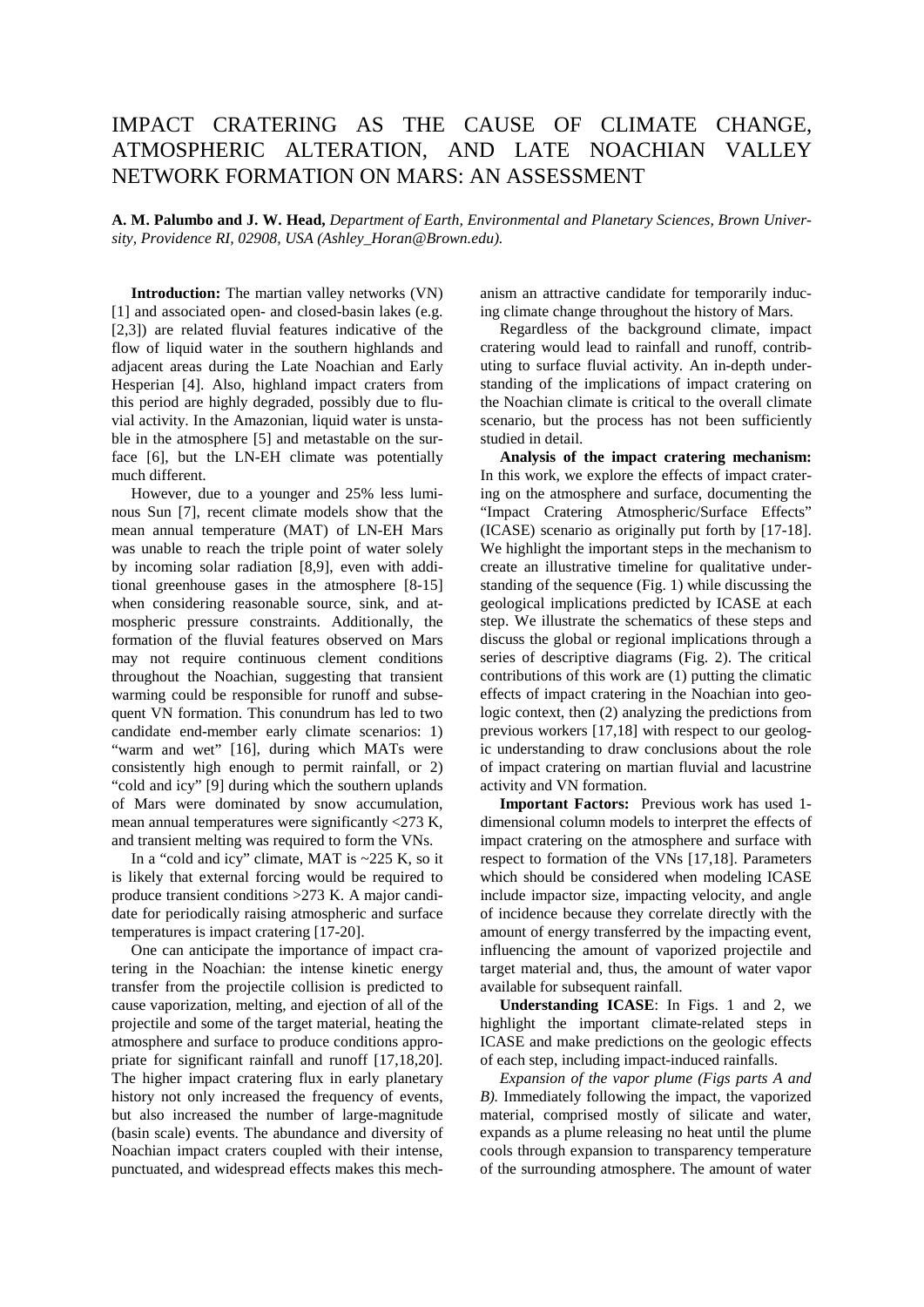vapor in the plume increases with increasing amount of water in the impactor.

 Vapor plume growth (global/regional/none) will depend directly on the amount of energy transferred by the impact event. Previous work [e.g. 17-20] using 1-dimensional models has assumed global growth of the plume under all circumstances. However, a major limitation of 1-dimensional modeling is the inability to determine lateral motion. Additionally, smaller, less energetic impacts will likely produce regional effects, local effects, or vaporize no material at all. We suggest that 3-dimensional modeling of plume growth is necessary to quantify this variable and make reliable predictions on an impactor size to global plume growth relationship under early Mars atmospheric conditions.

 The final size of the plume is directly correlated to the distribution of impact related effects. However, our initial analysis of plume growth as a function of impactor size implies that global plume growth [17-20] is an overestimate of the distribution of plume effects, including impact-induced rainfall.

 *Cooling of the plume (Figs parts B and C).* Upon reaching transparency temperature, the plume continues to grow and release heat through expansion and thermal radiation, decreasing temperature within the plume and increasing temperature in surrounding areas in the atmosphere and on the surface. The plume will cool sufficiently for the vaporized rock silicate to condense and rain down at extreme temperatures, possibly ~1600 K [17,18]. At this point, the water vapor will still be in the atmosphere due to the much lower condensation temperature.

 The condensed rock silicate material will produce a layer at the surface by following ballistic trajectories from the atmosphere to the surface, implying a global layer regardless of final plume size. The geomorphology of regions adjacent to craters can provide insight into the nature of the rock silicate layer. The material may rain down in a molten state, forming a solid layer, trapping heat underneath and forcing the heat to escape through specific conduits. Alternatively, the material may rain down in spherules, creating a porous layer and allowing buried heat beneath the layer to escape to the atmosphere. In either case, we expect geomorphological effects from this layer. Interactions between the rock silicate material and surface should be considered in future studies.

 *Rainfall (Figs parts D-G).* Following the global rock silicate fallout, the plume will cool to the condensation temperature for water, producing global [17,18] or regional rainfall, surface runoff, and a temporary hydrologic cycle (for impacts above a certain size threshold). The hydrologic cycle is described through the following steps (see Fig. 2 part F): (1) rain falls onto and seeps into the hot rock layer; (2) water vaporizes from buried thermal energy in the layer; (3) water vapor is injected back into the atmosphere; (4) the atmosphere cools through radiation and the water rains back down on the surface. This process repeats until the rock silicate layer cools below an average 373 K or the thermal energy is buried inaccessibly deep in the layer. At this point, the climate returns to its ambient state and the ICASE process has been terminated.

 Previous predictions on rainfall totals that do not account for a hydrologic cycle have found a total 0.5- 6 km GEL of water from all Noachian impacts [18], which is much higher than the predicted 3-100 m GEL required to form the VNs [22]. Additionally, a temporary hydrologic cycle introduces the possibility for the impact-induced water to interact with the surface multiple times, increasing the water total and producing more erosion.

 The nature and distribution of the rainfall and hydrologic cycle is not well constrained. Previous workers [17-20] have assumed global effects, but it is likely that this assumption would not hold true for smaller, less energetic, impacts. A better understanding of ICASE requires further studies regarding the rainfall, hydrologic cycle, and interactions between the water and surface. Future work should introduce a water vapor profile of correct concentration and lateral extent into a 3-dimensional general circulation model to study the rainfall patterns, rainfall distributions, and duration of the induced hydrologic cycle.

 **Relationship to VN Formation:** Could ICASE be responsible for the correct magnitude of erosion and fluvial/lacustrine activity responsible for the formation of the VN and OBL?

 The rainfall events proposed by the ICASE scenario predict (1) rainfall quantities much higher than what was necessary to form the VNs and (2) average global rainfall rates equivalent to that of Earth in tropical rainforests, approximately 2 m/year, at much higher temperatures and with no plant life to naturally absorb water. The hotter water will likely promote higher erosion rates. Additionally, large-scale impact events will induce a hydrologic cycle, allowing the intense rainfalls to continue for hundreds of years after large impacts, permitting multiple water-surface interactions and more erosion.

 For all aforementioned reasons, ICASE water totals imply a significant deluge effect. We conclude that the water from the initial rainfall and subsequent hydrologic cycle predicted by ICASE would produce too much erosion and surface runoff to carve the VNs, likely by an order of magnitude. Regardless of the background climate, impact cratering during this period was clearly a significant process, and the effects may have contributed to smoothing of plains and degradation of crater rims, but the effects seem too global (for large impacts) and intense to produce the delicate and widely-spaced VNs. The conditions produced are in contrast with the transient, moderate warming required to form snow melt, subsequent surface runoff, and VN formation in a "cold and icy" climate.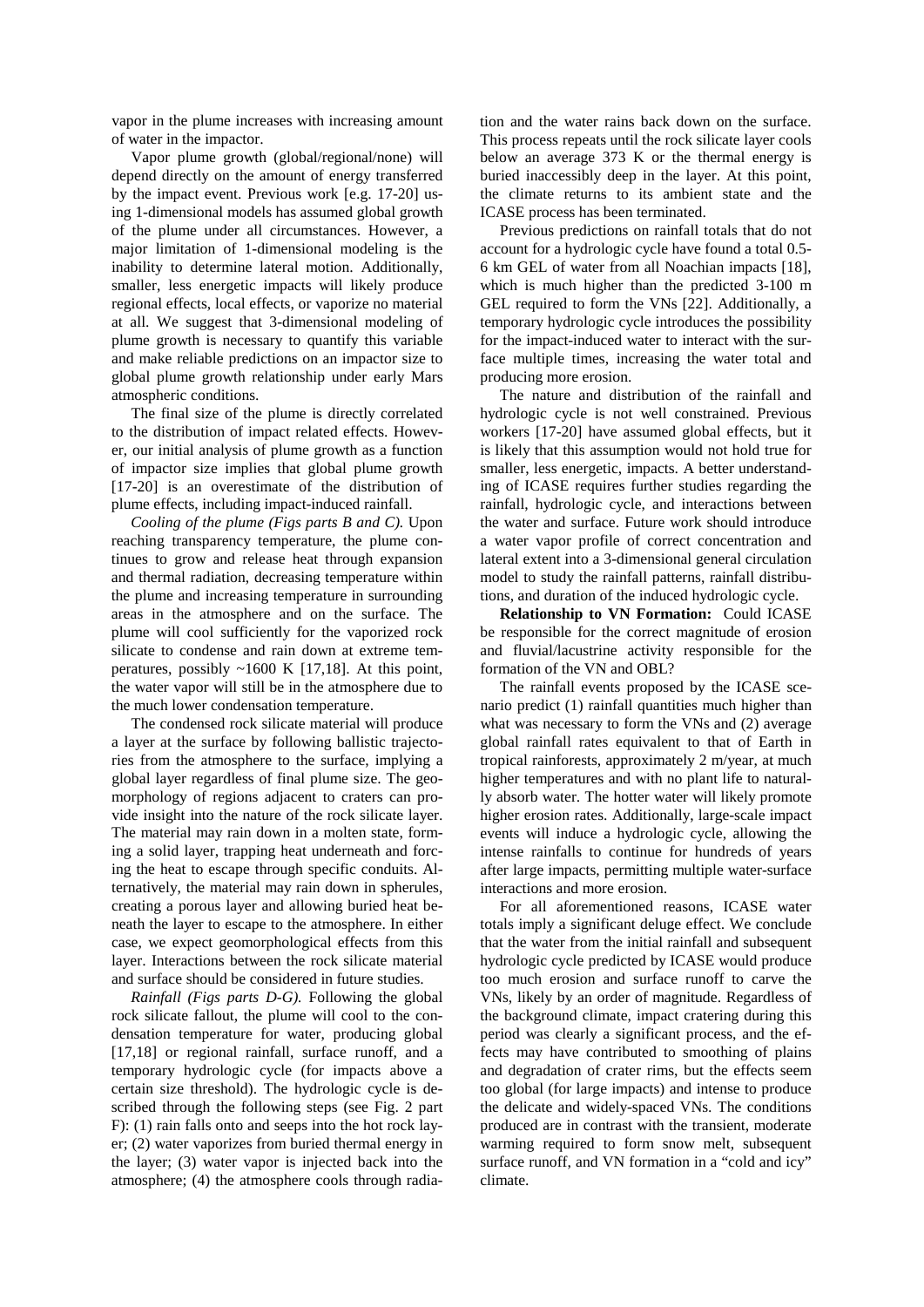**Argyre as a Reference for ICASE:** A study of geomorphological effects and surface features related to impact cratering is required for a complete analysis of ICASE. We must consider regions of Noachian terrain that were likely last modified by a single event to avoid later Noachian resurfacing. Specifically, we can map and analyze correlations between a single, relatively young Noachian crater and nearby VNs, attempting to further constrain ICASE effects and validate our prediction that impact cratering cannot be responsible for VN formation. Additionally, understanding ICASE through a single impact permits further extrapolation and scaling to understand all Noachian impacts.

 We propose that Argyre basin offers an interesting perspective into martian geologic history, being the youngest of the large Noachian-era impact basins. Most of the area surrounding Argyre in the southern highlands dates to the late Noachian, coinciding with the time of Argyre basin formation. It is possible that the resurfacing of this region was caused by the aftermath of the impact event, specifically the fallout and rainfall from the vapor plume. Thus, Argyre is an excellent candidate to study the possible relationship between VNs and impact cratering. In this portion of the work, we map and analyze the craters within the ejecta deposit of Argyre to determine which surrounding craters are most likely to pre-date and post-date Argyre, allowing for an assessment of the relationship between VNs proximal to these craters produced before and/or after the Argyre-forming event. We answer questions including: do all VNs in the region appear to post-date Argyre, implying either a broad-scale resurfacing by the impact and subsequent, unrelated fluvial activity or, in contrast to our hypothesis, a correlation between the event and the formation of VNs? This work also helps constrain whether the VNs were formed intermittently or from one global fluvial event.

 **Conclusions:** We have undertaken a detailed review and analysis of the pioneering work of [17-19], which we describe as the ICASE scenario. We clarify the steps in the process and describe the potential geologic implications of each step to permit testing and refining of the ICASE model. We have also tested the applicability of the ICASE scenario as a mechanism to explain the VNs, as proposed by [17- 20]. We provide a geologic context and understanding for the impact cratering process and apply our intuition to a specific study site, Argyre basin, to reconcile our hypotheses.

 *Relationship to VN Formation: Revisited.* As predicted by ICASE, we find that impact cratering is a mechanism which brings heat to the atmosphere and surface to transiently raise temperatures far above the triple point of water and produce conditions that permit rainfall and surface runoff. However, we predict that the extreme energy transfer typical of larger impacts and increase in temperature by hundreds to

thousands of degrees will produce rainfall rates typical of a tropical rainforest on Earth  $(-2 \text{ m/yr})$  for hundreds of years after large impacts. Fluvial erosion is predicted to be more of a near-global deluge for large impacts, rather than the local to regional and moderate fluvial activity that appears to characterize the VNs. Additionally, rainfall totals previously proposed [17,18] are far too high in comparison to geologic observations of necessary VN-forming water totals. We suggest that impact-induced deluge conditions may be related to degradation of crater rims or smoothing of plains.

 *"Warm and wet" versus "cold and icy" conditions.* Despite the fluvial and lacustrine surface features, uncertainty exists as to the nature of the Noachian climate. In the case of a "warm and wet" early Mars, rainfall and runoff would occur under ambient conditions, not only subsequent to impacts, implying continuous physical and chemical weathering. For a "cold and icy" early Mars, however, impacts may be the driving force for surface and near-surface physical and chemical weathering, implying transient weathering. Regardless of the background climate, however, impact cratering will contribute a significant amount of rainfall and runoff. Understanding the nature of weathering can help constrain the background climate. For example, does the observed physical and chemical weathering require continuous water-rock interaction as predicted for a "warm and wet" climate or transient interaction, potentially through impact cratering, as predicted for a "cold and icy" climate?

*Future work.* It is clear that the ICASE model must have been operative at various scales throughout the Noachian, and that the effects could have ranged from regional to global, depending on the size of the impact and the nature of the ambient atmosphere. We have introduced a physical and geologic understanding of this process, highlighting that there is likely not a relationship between VNs and impact cratering-induced rainfalls.

In order to improve understanding and further develop ICASE, we highlight several productive avenues of future research in the following areas: (1) An improved assessment of the relationship between impact energy and final plume diameter; (2) More refined predictions concerning geomorphological